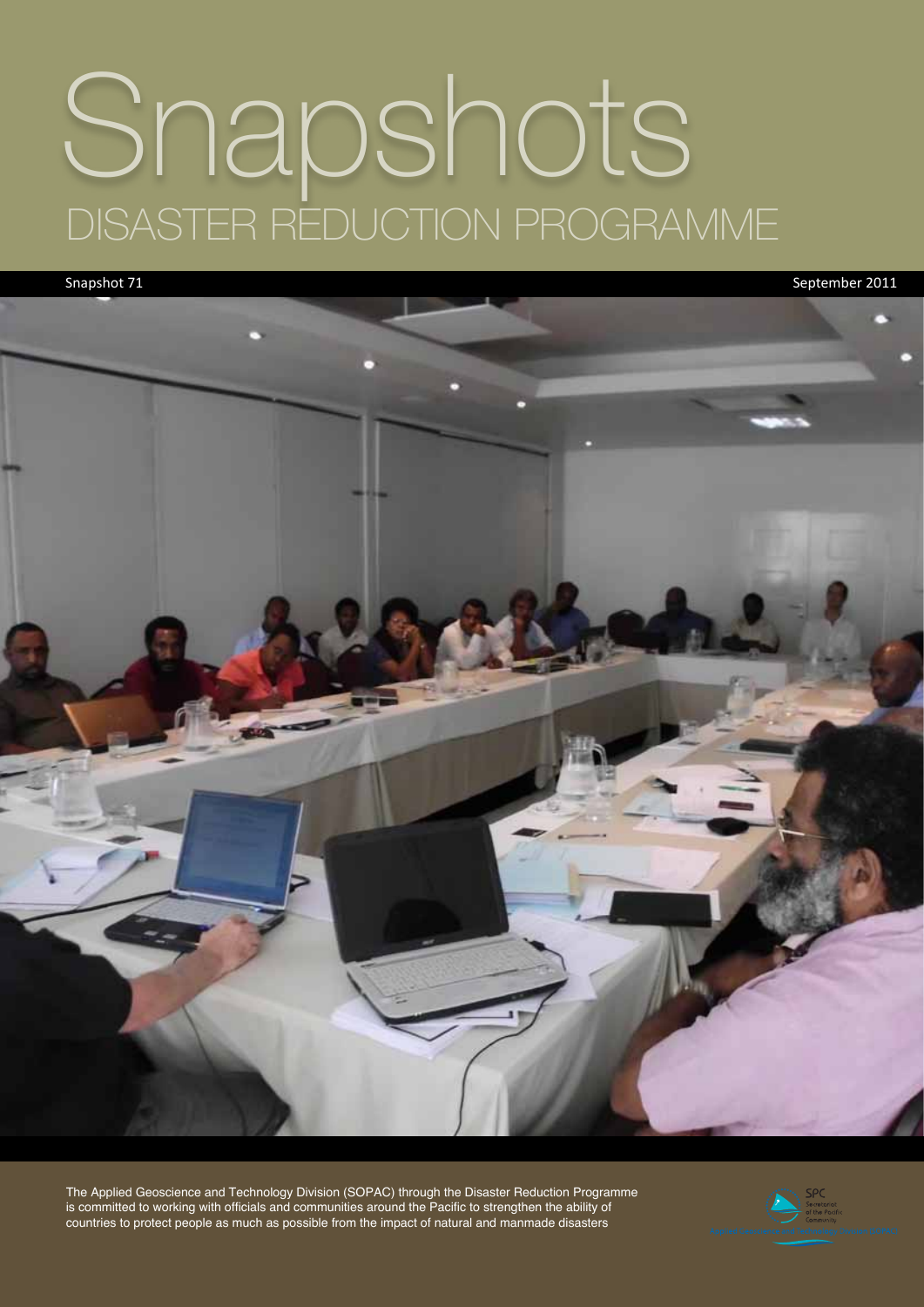#### From the Managers Desk



Mosese Sikivou

It's hard to believe that we've already turned the corner on the midpoint of 2011 and will shortly be participating in the first annual meeting of the SOPAC Division – the newest within the Secretariat of the Pacific Community. We will have some interesting feedback for you following that meeting but that is for next month's edition.

This month we provide you with coverage on community level DRM training in Lau and Kadavu, Fiji, Pacific Disaster Net training in Samoa, support to Pitcairn Islands and initiatives. There is an article on aviation safety training that SOPAC/SPC supported in collaboration with the Association of South Pacific Airlines. This particular initiative has been on the cards since 2005 and we're pleased to be able to finally bring it to fruition.

I hope you enjoy this edition of Snapshots

Mosese Sikivou

#### IN THIS ISSUE

- Initial Damage Assessment Training for Community Leaders in Lau and Kadavu
- • Pacific Disaster Net country mission in Samoa
- South Pacific Airlines participate in aviation safety workshop
- • Enhancing Tsunami Warning and Response in Vanuatu
- SPC and Pitcairn Islands join hands to secure reliable water supplies for Pitcairn Islanders
- Workshop on Early Warning Communication Equipment in Papua New Guinea
- **Upcoming Events**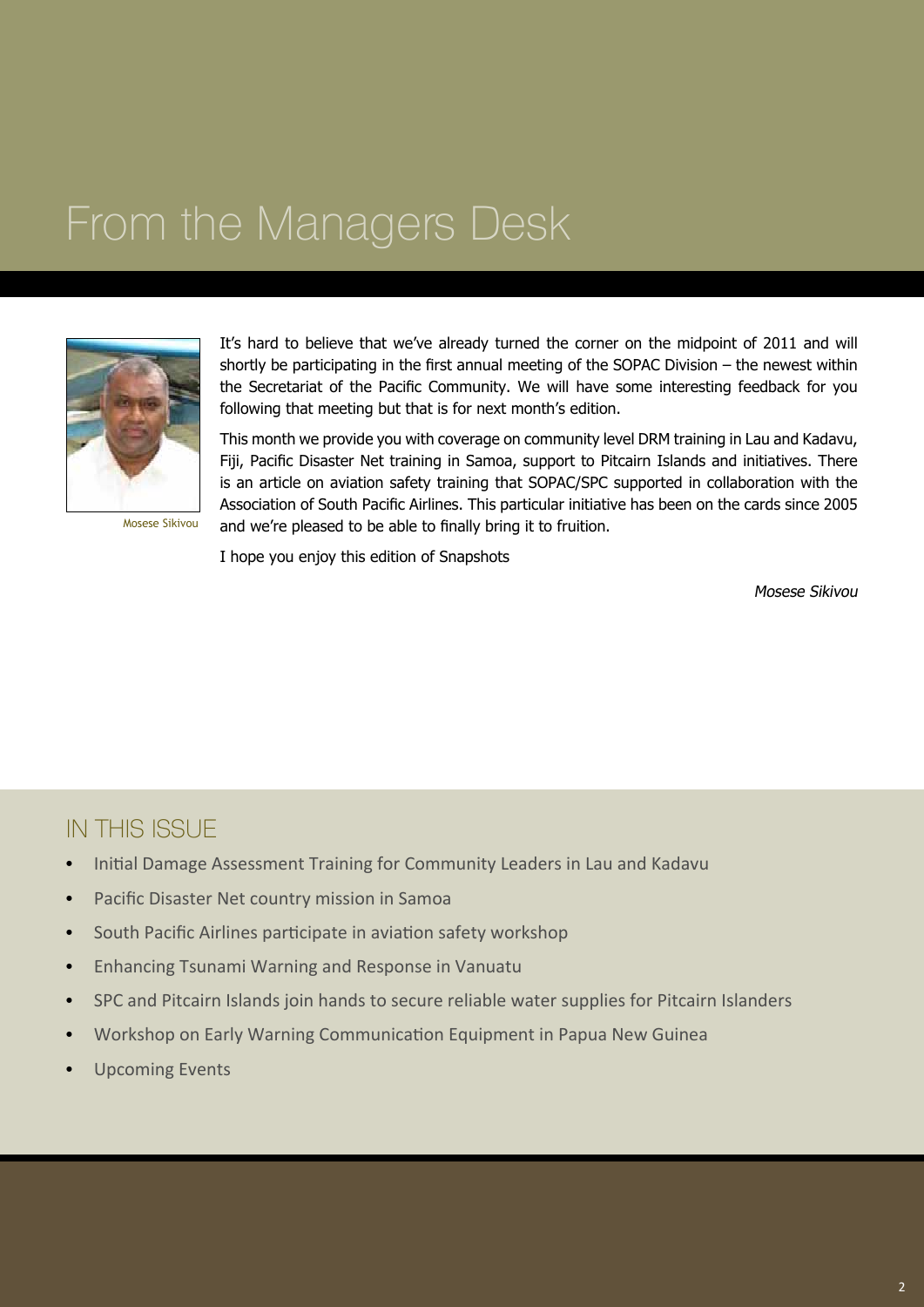## Initial Damage Assessment Training for Community Leaders in Lau and Kadavu

The SOPAC-based Pacific Disaster Risk Management (Training) Program (PDRMP) in collaboration with the Fiji National Disaster Management Office (NDMO) delivered Initial Damage Assessment (IDA) training for community leaders for two of Fiji's remote maritime provinces in Lau and Kadavu on July 27th and August 12th respectively. The training is part of an initiative by the Fiji NDMO to actively involve community leaders in post disaster assessments.

The participants were taken through the recently adopted IDA reporting format which covers the impacts of the disaster on people, dwelling houses, health and sanitation, food, access, communication and overall coping mechanisms.

For the Lau province a total of 80 participants from 13 islands in the province attended the training while for Kadavu a total of 45 participants from 6 districts and 19 government officials who are based in the province attended.

The outcomes of the training were:

- greater awareness of the Fiji disaster management system
- articulated the different levels of assessment
- confirmed the community leaders roles and responsibilities in damage assessment
- identified the hazards, impacts of disasters and potential mitigation measures for the two provinces ;
- walk through of the Initial Damage Assessment (IDA) assessment forms
- confirmed the collation process of the completed forms

The Fiji NDMO plans to continue the IDA training for community leaders in villages throughout Fiji later in the year.







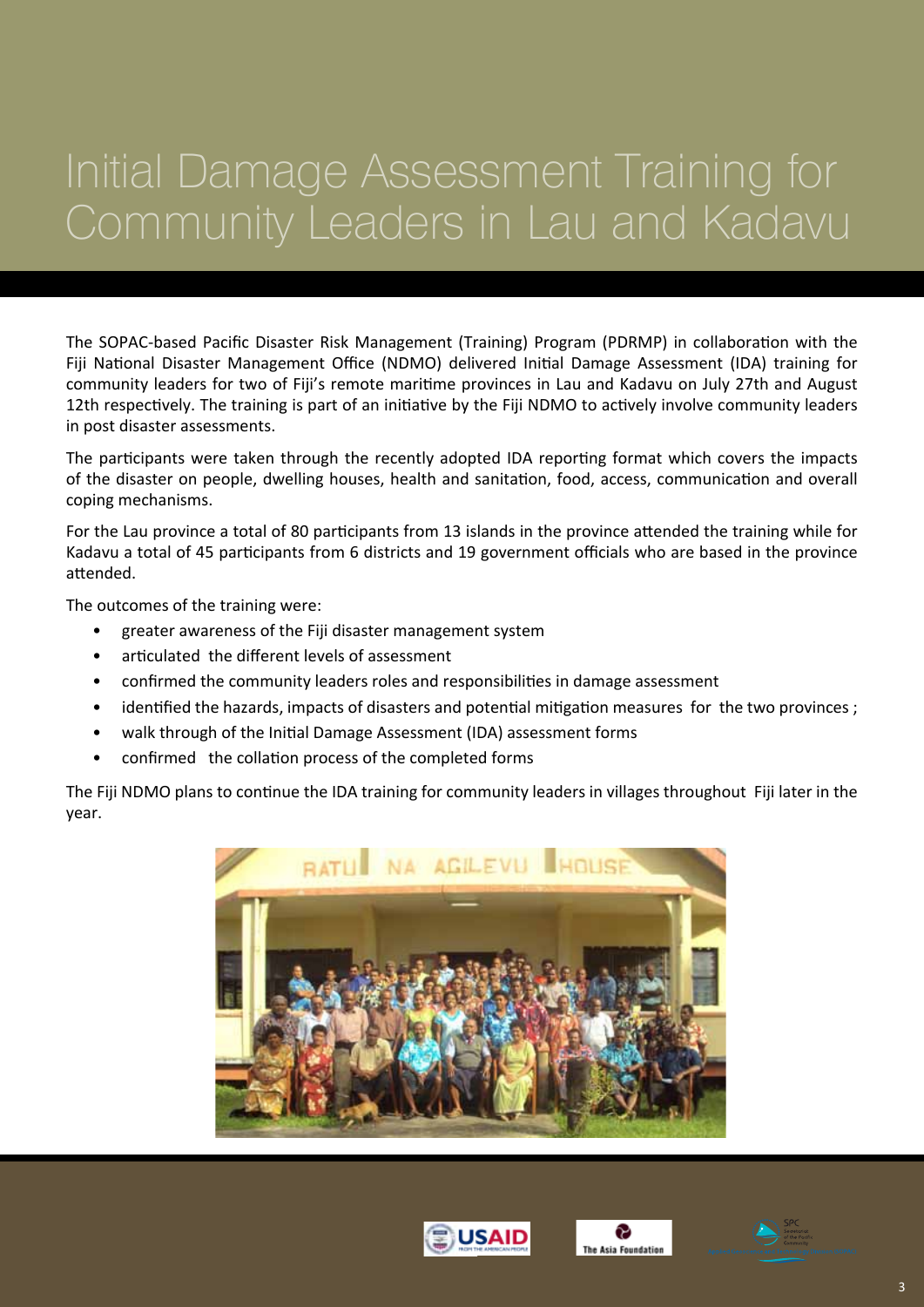#### Pacific Disaster Net country mission in Samoa

A 3 day "Pacific Disaster Net (PDN) - hands on" training was held from 30th August to 1st September, 2011 at the USP Alafua Campus in Apia. This was the second PDN country mission undertaken.

The training enabled participants to get a better understanding of PDN's different functionalities and how to use the PDN content and the DRM information available. The training showed how participants can stay informed on disaster risk management issues using PDN and how to share relevant information within their departments and ministries.

For more images from the training in Samoa, please see: *https://picasaweb.google.com/pacificdisasternet/SamoaPacificDisasterNetUserTraining300801092011*

With the support of the Samoa Disaster Management Office, the PDN team used the opportunity to meet with other Government agencies, NGOs and other stakeholders to brief them on PDN as well as to collect further content and information about Disaster Risk Management in Samoa for PDN.

Further discussions were held about the information management structure in the Disaster Management Office (DMO) and the new "Alerts! Information system".





Samoa PDN User Training group photo. Participant accessing Pacific Disaster Net during the training.



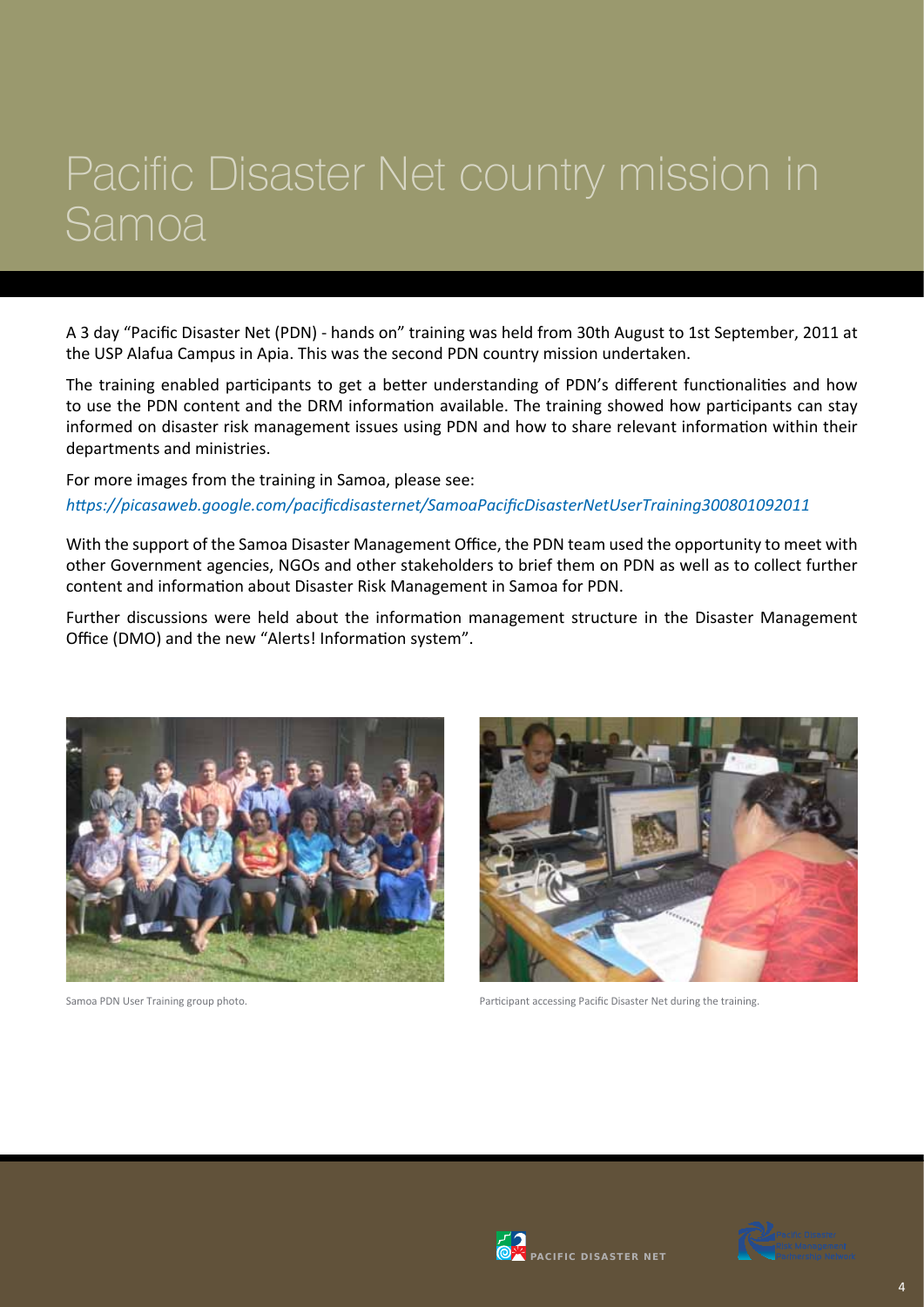#### South Pacific Airlines participate in aviation safety workshop

SOPAC/SPC with funding made available by Emergency Management Australia supported the Association of South Pacific Airlines to organise an aviation safety workshop from 4th – 6th July 2011 for representatives from 9 regional carriers operating in 14 independent island states.

There are 21 International and over 400 domestic airports located in those island states. Fourteen (14) of these airports are directly linked to Australia, New Zealand, Asia and North America thus receiving international passengers either as visitors or on business trips.

The workshop was principally facilitated by Kenyon Emergency International a reputable privately owned business focusing on supporting airplane crash victims and their relatives. The firm possess comprehensive resources and experience for every type of aviation emergency. They were well supported by representatives from the Brisbane International Airport and South California University.

The Programme consisted of two days of theoretical training and sharing of experiences in terms of coping with actual events. These were experiences from the Airline industry as well as those managing airports and how they responded aviation emergencies. The third day involved a "live crash exercise" jointly organised by Airports Fiji Limited, Air Pacific and Air Terminal Services. As a result of the training the participants are better prepared to deal with aviation emergencies.



Aviation safety workshop group photo, Nadi.

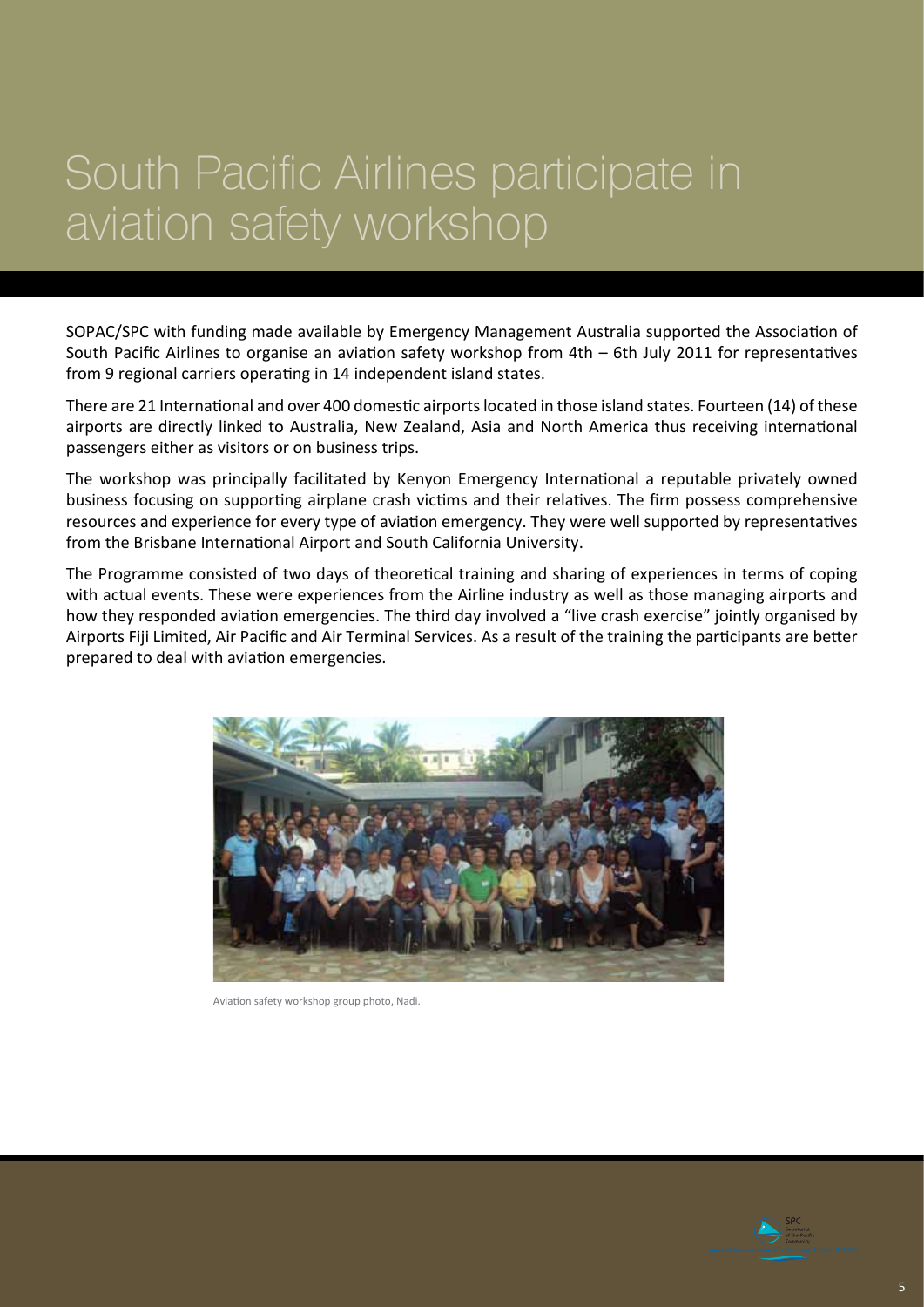#### Enhancing Tsunami Warning and Response in Vanuatu

In 2008, SOPAC in collaboration with the Australian Government Bureau of Meteorology conducted a capacity assessment of warning and mitigation systems in Vanuatu, which had identified the development of a Tsunami response plan as well as building strong capabilities as major priorities to respond to tsunami threats.

UNESCO-Intergovernmental Oceanographic Commission (IOC) and the SOPAC Division of SPC, with support from the International Tsunami Information Centre (ITIC) and Pacific Tsunami Warning Centre (PTWC), organised a Tsunami workshop and training course in Vanuatu from 12th - 16th September 2011, hosted by the Vanuatu Meteorology and Geohazards Department (VMGD) and National Disaster Management Office (NDMO).

The workshop for the preparation of a National Tsunami Support Plan was held on 12th September followed by training to "Strengthen Tsunami Early Warning and Response" from 13th - 15th September, which also covered the preparation of Standard Operating Procedures (SOPs).The overall aim was to strengthen the capacity of key stakeholders to respond to Tsunami hazard in a collaborative and coordinated way. The agencies that participated during the week included the NDMO, the VMGD, the Ministry Education, the Ministry of Internal Affairs – Provincial Affairs Department, the Ministry of Health, the Vanuatu Telecom Regulator, the Civil Aviation Authority of Vanuatu, Vanuatu Police Force, Vanuatu Radio, Radio FM107 and a faith based organisation (Holy Church of All Nations)

The workshop concluded with the preparation of a draft Vanuatu National Tsunami Support Plan which was presented to the participants on 16 September. Furthermore, a National Tsunami Working Group was established to take leadership on tsunami preparedness in Vanuatu including the finalization of the National Tsunami Support Plan in the next few months.



Participants of the workshop.



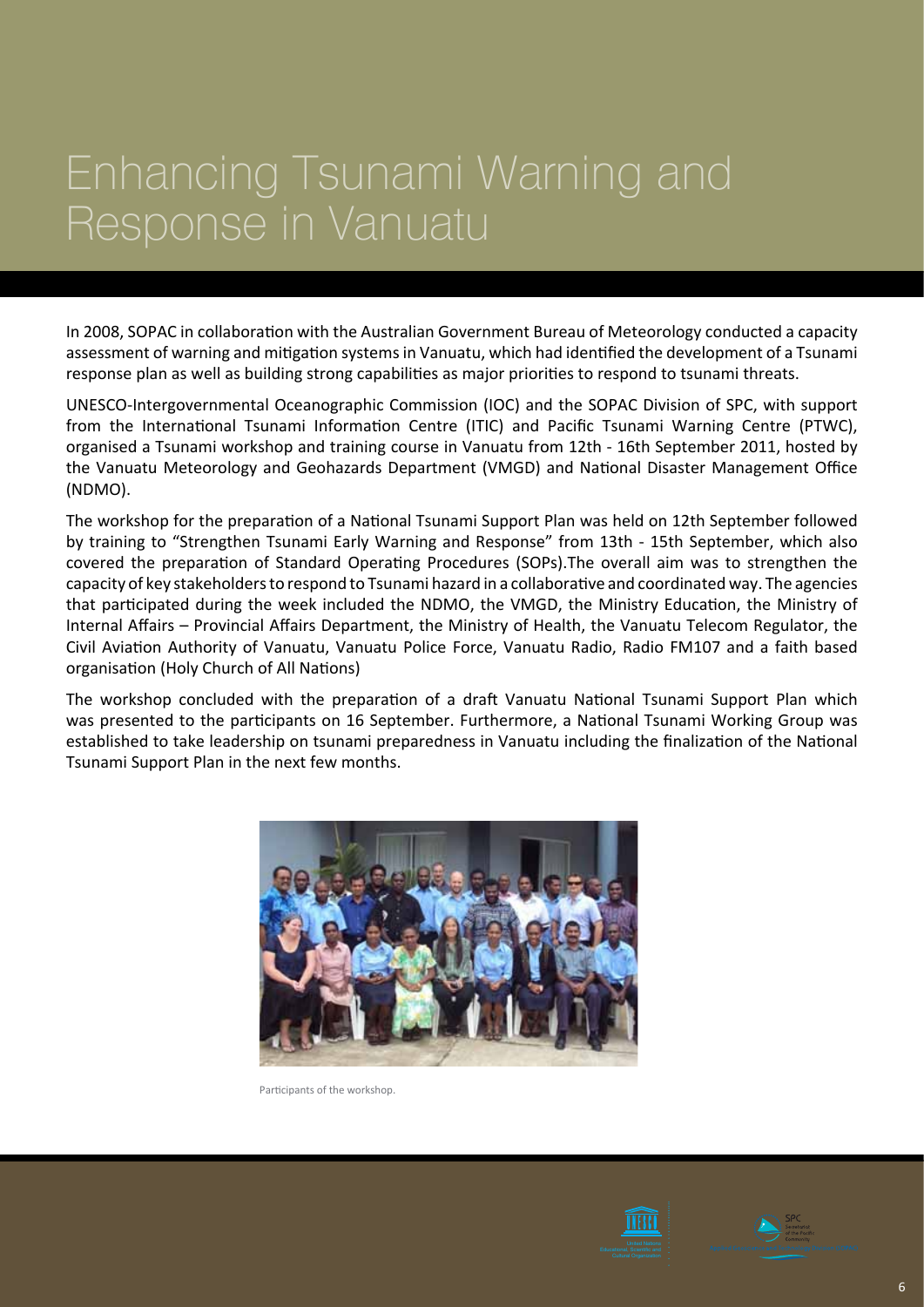#### SPC and Pitcairn Islands join hands to secure reliable water supplies for Pitcairn Islanders

Pitcairn Islanders are experiencing longer, more severe periods of drought, as illustrated below. The effects can be devastating on many fronts, from crop production to drinking water consumption or fighting fires. Highly dependent on local water resources, the 48-strong population is fighting back, with the support of the Secretariat of the Pacific Community (SPC).





School grounds – severe drought .  $\blacksquare$  School grounds – normal conditions.

SOPAC/SPC's assistance follows a 10-day scoping mission to the island by SPC water and sanitation experts and falls under a comprehensive strategy to improve food and water security for the Pitcairn population. For the next 12 months, SOPAC/SPC will provide technical expertise and funding to support the Pitcairn Islands government to mitigate the risk of drought.



Governor of the Pitcairn Islands Victoria Treadell (right) signs the agreement as SPC representative Frédérique Lehoux looks on.

The objectives of this partnership are three-fold: (1) closely monitor the climate, the weather and water resources on the island; (2) utilise this knowledge to bolster the island's water catchment, storage, treatment and distribution capacity; and (3) enhance the island's water and meteorology governance arrangements.

This initiative falls under a larger regional project aimed at reducing disaster risk in Pacific overseas countries and territories, targeting Pitcairn Islands, French Polynesia, New Caledonia, and Wallis and Futuna. The project is managed by SPC's Applied Geoscience and Technology Division (SOPAC) and supported by the 9th European Development fund.



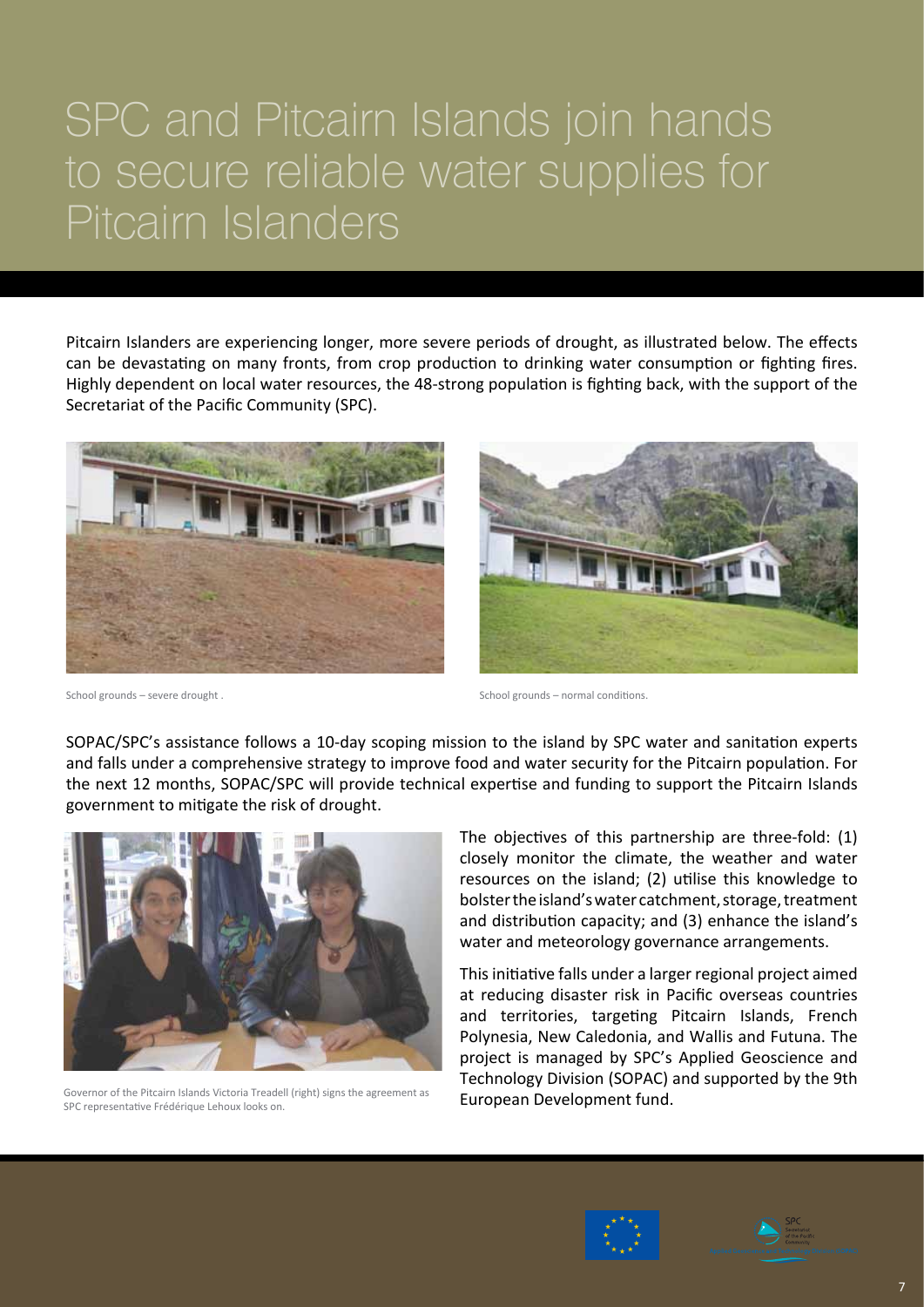#### Workshop on Early Warning Communication Equipment in Papua New Guinea

A workshop focusing on strengthening early warning communication in Papua New Guinea (PNG) was held at the Lamana Hotel, Port Moresby on 31st August 2011. The workshop was well attended by key stakeholders involved in disaster management such as National Weather Service (NWS), Port Moresby Geophysical Observatory, National Disaster Centre, Police, Telecom PNG and others. Participants discussed important priority needs to enhance the capacity of the National Disaster Centre to disseminate early warnings to communities and receive information.

The Disaster Risk Reduction project (B-Envelope) funded by the European Union and implemented by the SOPAC Division, Secretariat of the Pacific Community has allocated approximately €900,000 to strengthen early warning communication in PNG. In their opening remarks Mr. Kay Beese of the Delegation of the European Commission in PNG and Mr. Martin Mose, Acting Director, National Disaster Centre, stressed the importance of disseminating timely and accurate warnings to the vulnerable remote communities to reduce the risk of damage to property and loss of human life. Project resources will focus on strengthening existing communication networks and link the National Disaster Centre with their Provincial Offices as well as support communication between key institutions such as Police, Provincial Officers, Fire Service, NWS etc. within the Provinces.

The Project Manager, George Beck, stated that a mix of technologies were recommended that included HF and VHF radios, VSAT and mobile phone SMS texting, chatty beetle, etc. Finalising and prioritising the communication list at the workshop was a big step forward which will now allow SOPAC to move ahead with procurement and installation. "It is important that the equipment is compatible with existing communication networks so we can extend coverage of PNG" said George Beck. The workshop was organised by the National Disaster Centre and facilitated by two consultants, Mr. Atunaisa Kaloumaira and Mr. Colin Schulz, who had undertaken a review of PNG's early warnings systems earlier this year which guided discussions.